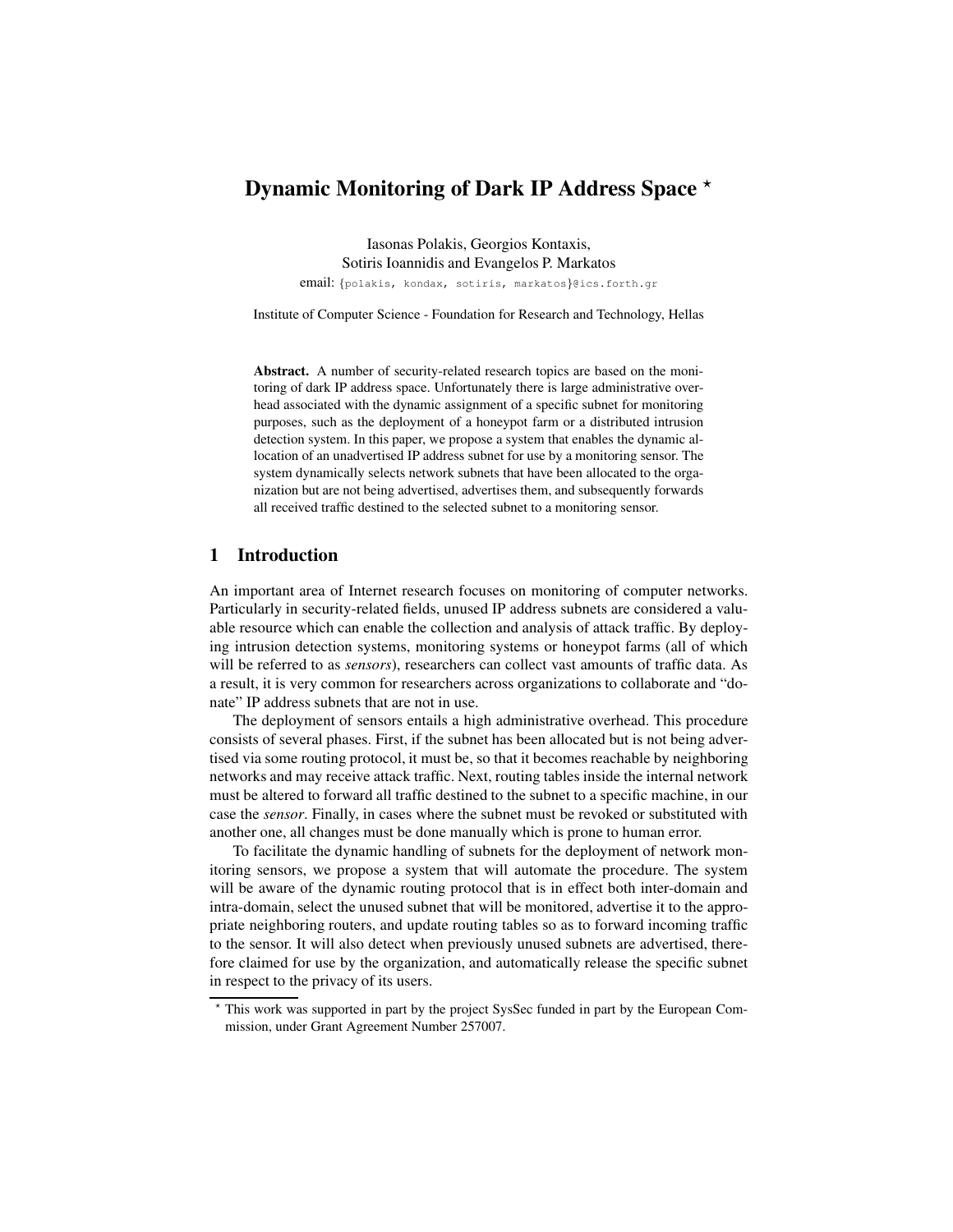Our system, consists of 3 different components. The core component of the system is responsible for managing the other components and keeping an overview of the subnets used by the organization. It also keeps a history of all subnets advertised by an organization's router and decides which unadvertised subnets can be allocated for monitoring. The second component receives commands from the core component that instructs it to start advertising subnets that are not being advertised by the organization and which will be forwarded to the monitoring sensor. It also detects when monitored subnets are advertised by the organization, and informs the core. The final component receives commands from the core and dynamically alters the organization's internal routing tables and adds or removes entries that forward traffic to the monitoring sensor.

### **2 Related Work**

Quagga<sup>1</sup> is a free, open-source network routing software suite providing implementations of protocols such as OSPF, RIP and BGP for Unix platforms. A system with Quagga installed acts as a dedicated software router. By supporting both OSPF and BGP it may be used for inter-domain as well as intra-domain routing. Quagga exchanges routing information with other, neighboring routers using routing protocols. It uses this information to update the routing table of the Unix kernel.

MAPI [5] offers an API for generic passive network monitoring based on the *network flow* abstraction, which enables users to communicate their needs to the underlying traffic monitoring platform. Moreover, MAPI offers the capability of distributed network monitoring using multiple remote monitoring sensors, and supports several different hardware platforms. DECON [3] is a decentralized and scalable coordination system that aims to solve the problem of flow assignment among a set of monitoring sensors. A peer-to-peer overlay network receives reports from all sensors that see a specific flow, and subsequently assigns the flow to one of the sensors based on a first-fit or best-fit strategy. Luca Deri [1] proposes a new dynamic packet filtering technique which overcomes the limitation of BPF by allowing users to specify several filters simultaneously and add or remove filters dynamically without any reconfigurations or downtime. Another dynamic packet filter, Swift [6], three orders of magnitude faster than BPF aims at in-place filter updating.

The Honey@home [4] architecture relies on communities of regular users and organizations installing a lightweight, traffic redirector that monitors unused IP addresses and ports. Similarly, Collapsar [2] deploys traffic redirectors in multiple network domains and examines the redirected traffic in a centralized farm of honeypots. In both cases, deployed probes require some form of initialization regarding the address space they monitor and are unable to adapt to changes in the network schema.

#### **3 Architecture**

The idea behind our system is to enable administrators to deploy a *plug-and-play* network monitoring solution. The network advertises routing prefixes for the subnets that

<sup>&</sup>lt;sup>1</sup> http://www.quagga.net/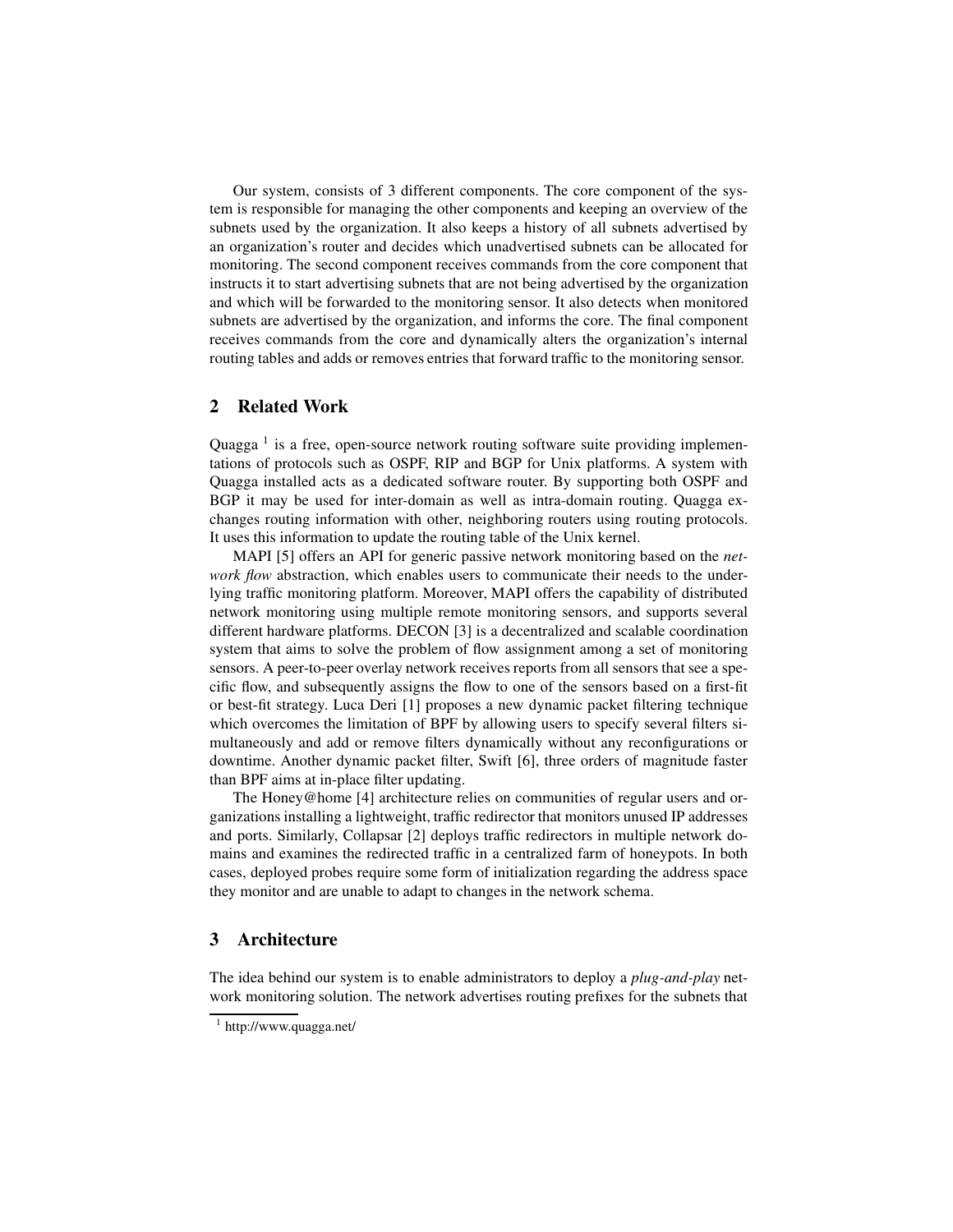are live, i.e., subnets that contain devices that need to communicate with the Internet. Such advertisement already takes place using the existing infrastructure. With the addition of our monitoring solution, the administrator is required to do nothing more than connect their components to the network. The only case were some minor action is required is if the network advertises the dark subnets as well. While this is not the usual case, if so, the administrator will have to stop it, and advertise only the part of the network actually being used.

**Configuration file**. This file contains all the information regarding the specific organization where the sensor will be deployed. It contains the IP address range that has been allocated to the organization. Furthermore, information regarding the sensor is contained, so our system may be able to forward all traffic destined to the monitored subnet back to the sensor by dynamically altering the necessary routing tables.

**Allocator component**. This component is responsible for the management of all the components and dynamically changes the system's behavior based on messages received from the other components. First of all, the Allocator parses the configuration file and splits the organization's IP address range into subnets of the specified size. Based on the available subnets, the core component instructs the Advertiser component to monitor all announcements by the organization's border router. Based on that information the component can infer which subnets are dark and select one for monitoring. Then, the Advertiser is instructed to start advertising the selected subnet, and the Updater to update the routing tables and forward all traffic destined to the subnet back to the sensor. In certain cases, the system will have to dynamically change the monitored subnet. In those cases, the Allocator instructs the remaining components to stop all actions and remove all entries concerning the previous subnet. Based on the announcement history, a new subnet is selected for monitoring and all components are instructed accordingly.

**Advertiser component**. This component monitors all announcements by the organization's border router and keeps a history of all advertised subnets which it sends to the Allocator component. In order to do so, the administrator must designate the host running this component as a "neighboring" router (or peer) to the border router's configuration. This must be done once during the deployment phase of our system. When the appropriate instruction is received from the Allocator, the Advertiser starts advertising the selected subnet. As the host running this component does not reside at the border of the network, the border router must be configured to accept and propagate advertisements coming from our system. This acts both as a fail-safe and an assurance towards network administrators that they can be aware, control and block network updates pushed by our system. If at any moment the subnet is advertised from the border router itself, meaning that the subnet has been selected by the organization to be used, the Advertiser ceases to advertise the subnet and informs the Allocator.

**Updater component**. This component is responsible for updating and maintaining the routing table entries concerning the monitored subnets, in the Unix kernel of the host routing the advertised subnets of our system. That host is designated as the responsible router for a given prefix by the Advertiser, during its advertisements. The Allocator instructs the Updater to create new entries that will forward all traffic arriving at the routing host, destined to the selected subnet, back to the monitoring sensor. When the